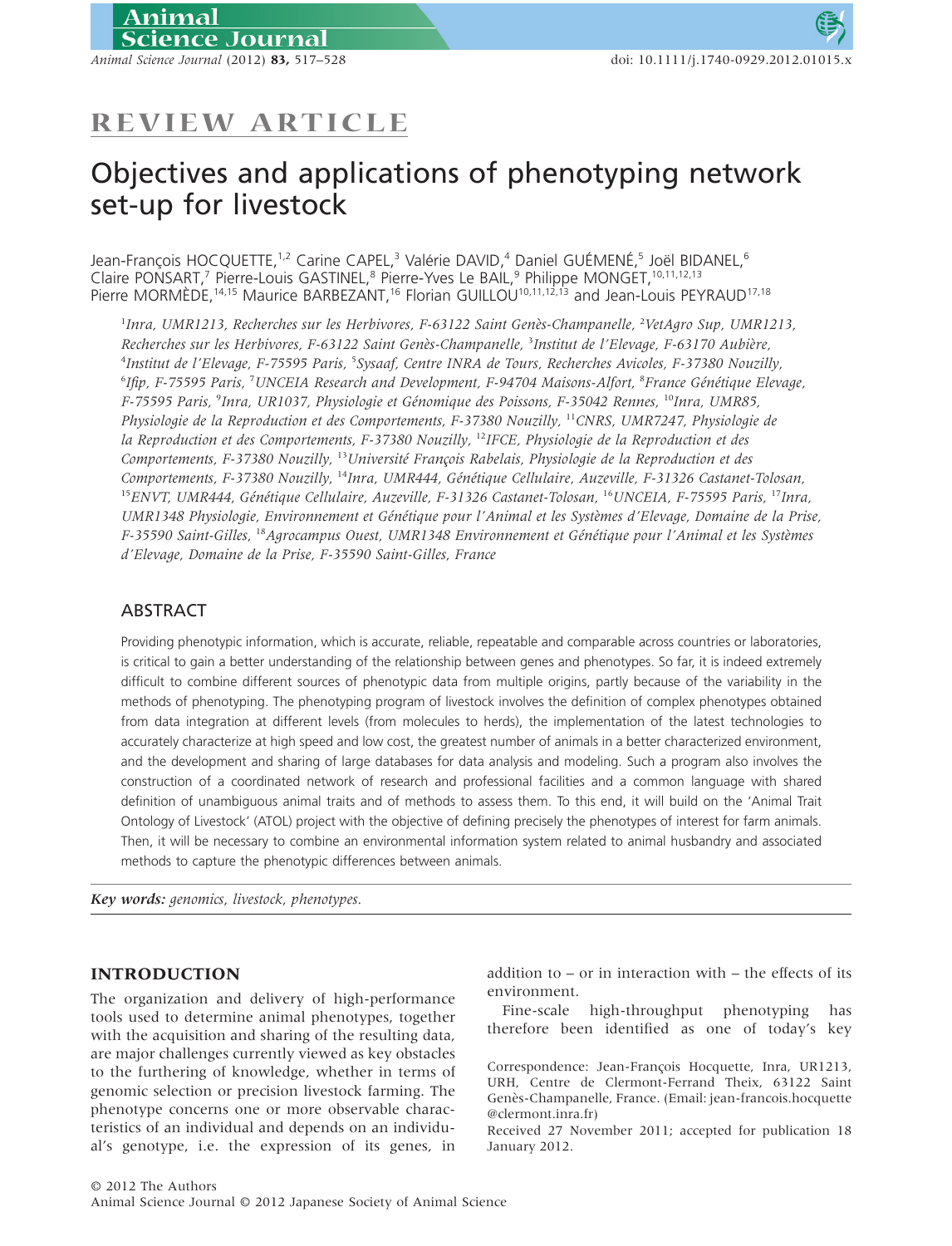challenges (Herpin 2009). It is one of the priorities of researchers working in the animal livestock breeding sector (Barbat *et al*. 2010) and is also rightly being promoted by technical institutes and professional livestock production organizations (Hocquette *et al*. 2011a).

The development of precision livestock farming, the access to ever more effective functional exploration techniques, the deployment of current (genomic selection) or future (nutrigenomics) innovations in the genomics sector, the diversification of the selection traits to take into account to meet the expectations of livestock producers, industrial food-processing companies, distributors, consumers and citizens (environmental criteria, animal welfare, etc.), are all issues that justify the organization of a large-scale program targeting precise high-throughput phenotyping of farm animals. The need for such a program has already been identified by the scientific and professional communities in order to meet the new challenges facing the animal husbandry sector (Hocquette *et al*. 2011a).

After having reviewed the latest challenges in terms of science and animal husbandry, we will develop the concept of high-throughput phenotyping and its impacts in terms of the standardization and sharing of data, and also in terms of the organization of the research sector.

## **NEW CHALLENGES IN THE FIELD OF LIVESTOCK BREEDING**

The sustainable development challenges now facing our societies are increasingly linked to environmental protection, to consideration of ethical concerns, particularly those relating to animal welfare, while maintaining a high production of resources needed to counter the impacts of rapid growth in the human population. Against this background, animal husbandry research is focusing on the selection of animals that are: (i) efficient in terms of the processing of food resources to limit their use at the maximum and to reduce emissions to the environment; (ii) robust and adaptable toward climate change and a wide range of livestock breeding methods; and (iii) able to generate a high yield of quality products to meet consumer needs in health and nutrition. In its strategic vision of farm animals of the future, the European technological platform FABRE has effectively described tomorrow's animals as being healthy, robust and adaptable (FABRE 2006).

Controlling the metabolic conversion of meat, eggs or milk feedstuffs by animals is essential to limit emissions of environmental pollutants (nitrogen, methane, phosphorus etc.) and reduce animal feed costs (that represent over half of the operating expenses of a livestock farm, especially in the pig and poultry sectors), while substituting fish oil and meal with vegetable protein and oil in fish farming, and making the best use of forage resources for ruminants or of new resources such as the by-products generated by the plant production sectors (biofuels, etc.). Robustness is the property that enables an animal to adapt to or withstand changes in its environment, in particular, climate changes that are becoming increasingly frequent with higher amplitude; resistance to pathogens is another form of robustness, with the need to limit the use of antibiotics in the various animal sectors. An animal's response to environmental variations (and therefore the assessment of its robustness) requires high-frequency measurement of specific traits, hence the importance of high-throughput phenotyping (Friggens *et al*. 2010). Robustness assessments are based on a set of physiological functions of interest and involve the measurement of diverse characteristics such as animal health, reproduction, behavior and life span, in addition to their ability to withstand stress (Mormède *et al*. 2011) and grow normally.

Furthermore, animal husbandry activities are currently a core issue of several societal debates that partly link up with the challenges described above, and that are fundamental to the future of the livestock production sectors: (i) interactions between animal husbandry and the environment; (ii) regional land planning management aimed at maintaining a significant rural fabric through animal husbandry activities, and at making more attractive animal husbandry activities by improving the way of life of farmers; (iii) and the impact of the consumption of animal products on human health, in terms of red meats in particular, which are often criticized by the medical profession for their high saturated fatty acids content. Our fellow citizens are therefore expecting professionals and researchers to provide answers to these questions, including in particular, better control over the contribution of farm animals to greenhouse gas emissions, along with due consideration of the contribution of livestock breeding farms to carbon storage (particularly through the use of prairies).

Various deliberations have concluded that, despite appearances, these diverse objectives are not necessarily contradictory. In particular, animal products can be produced in both quantity and quality and thereby contribute to feeding humans a balanced diet without damaging the environment (Scollan *et al*. 2011). For example, animals with greater metabolic efficiency would have a greater milk and meat yield, with lower emissions per kg of product (Reynolds *et al*. 2011). Genomic selection, that speeds up progress with regard to criteria that are difficult to improve on using conventional selection approaches (Humblot *et al*. 2010), and the development of precision livestock farming techniques, are promising avenues for reducing inputs (Bewley 2010), which is a key lever in controlling production costs and cutting emissions of nitrogen,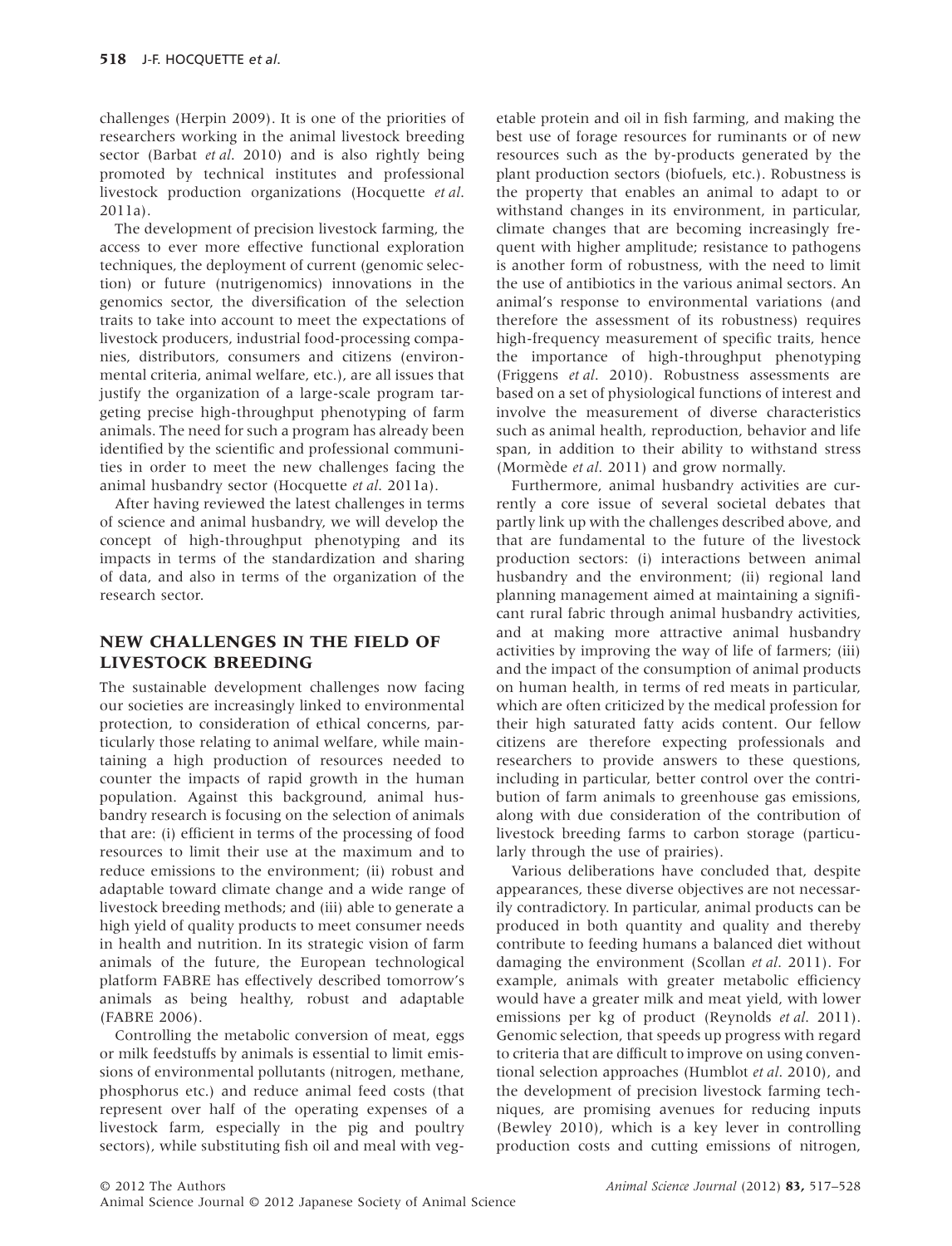phosphorous, methane and residues of medicinal products. Research into the development of more robust animals and the fact that livestock farms are now acquiring the equipment capable of a continuous output of large amounts of data on animals (temperature, behavior, feed consumption, etc.), on products (on-line analyses of milk in the milking parlor, etc.), and on the characteristics of the environment at the animal level, should also contribute to improving working conditions on livestock farms and animal welfare.

#### **SCIENTIFIC CHALLENGES**

Alongside these societal challenges, researchdevelopment projects in biological sciences are taking on ever greater importance with the goal of achieving a more systemic and predictive approach in terms of both genetics and biology. At present, phenotyping is the least developed component of integrative biology, whether referring to plants, animals or humans.

#### **Challenges in genetics**

The genomics revolution has pushed forward our understanding of the genomes of animal species through the introduction of pioneering highthroughput technology designed to study DNA and its products (RNA, proteins and metabolites; Hocquette *et al*. 2009; Humblot *et al*. 2010). Genomic selection is a promising way to generate more sustainable animals, and thus scenarios combining genetic progress (even on low heritable traits) and inbreeding rate have to be evaluated within the compass of robustness (Vanraden *et al*. 2011). Currently, one key objective is to establish ever more fine-grained functional relationships between animal genotypes and their phenotypes aimed at developing precision livestock farming that is sustainable over time. In this context, the standardization and accuracy of phenotype measurements are becoming major limiting factors (Monget & Le Bail 2009). Indeed, Barendse (2011) demonstrated that the results of genome-wide association studies (GWAS) differ depending on which phenotypic dataset is used. This author based his research on two sets of values for the thickness of subcutaneous fat (with the same definition) that were fairly closely correlated  $(r = 0.72)$ , but which derived from two separate working groups. It is therefore highly recommended that phenotype values in GWAS experiments should be assessed for their repeatability prior to any analysis. For traits with low measurement repeatability (*r* < 0.95), two or three independent measurements of the same trait should be obtained on the same samples, and individuals should be genotyped solely for strongly correlated traits for independent measurements (Barendse 2011).

Following the spectacular advances made in genetics and genomics, there is a clear lack of knowledge on phenotypic traits with respect to the highly detailed and accurate data that are available for genotypes and their tissue expressions (transcription products, proteins and, to a lesser extent, metabolic flows). It is vital, therefore, that we develop phenotyping that maximizes the value of genotyping and makes best use of genomics. In other words, 'in the age of the genotype, phenotype is king' (Coffey 2011).

This lack of knowledge derives from a clinical approach to phenotypes and animals. Let's take the example of a human patient consulting his physician for a polyuria polydipsia. A rough clinical analysis might classify this syndrome under 'diabetes' in the broadest sense of the term. However, further investigation might actually classify this syndrome under six possible etiologies: potomania and dypsomania, which are psychiatric disorders, type I and type II diabetes mellitus, as well as central and nephrogenic diabetes insipidus. Among the latter, we can refine the diagnostic even further by identifying whether, for diabetes mellitus, this is insulin-dependent i.e. type I (young people's diabetes) or non-insulin-independent, i.e. type II (older, fatter people's diabetes). Diabetes insipidus may have a central (defect in the secretion of the anti-diuretic hormone) or nephrogenic (defect in the action of this same hormone) origin. In some cases, the genetic determinism is simple (diabetes insipidus) or fairly simple (type I diabetes), or enormously complex (type II diabetes). In human medicine, the reason for which some syndromes have not been genetically determined for over 30 years, in particular, in the field of fertility (polycystic ovaries, early menopause, etc.) is linked to the fact that anatomical and histological investigations have not made it possible to improve patient characterizations for ethical reasons. Even if the researcher has to follow an ethical approach toward animals, the requirement will never be on the same level with domestic animals.

Clearly, it was the highly accurate clinical characterization of bovines presenting with type I versus type II muscular dystony that enabled the Michel Georges laboratory to identify the genes and mutations involved (Charlier *et al*. 2008).

#### **Challenges in biology**

Generally speaking, research has often been based on using the easiest traits to measure rather than directly the traits of interest when these are difficult to understand and to record. For example, it is now standard practice to estimate beef tenderness by measuring its shear force which is correlated to tenderness.

High-throughput phenotyping approaches involve: (i) the definition of new traits (predictors of phenotypes of interest) or complex phenotypes, such as robustness or fertility, obtained by integrating data at several different levels (gene, tissue, animal, herd); (ii) the deployment of the latest high-throughput methods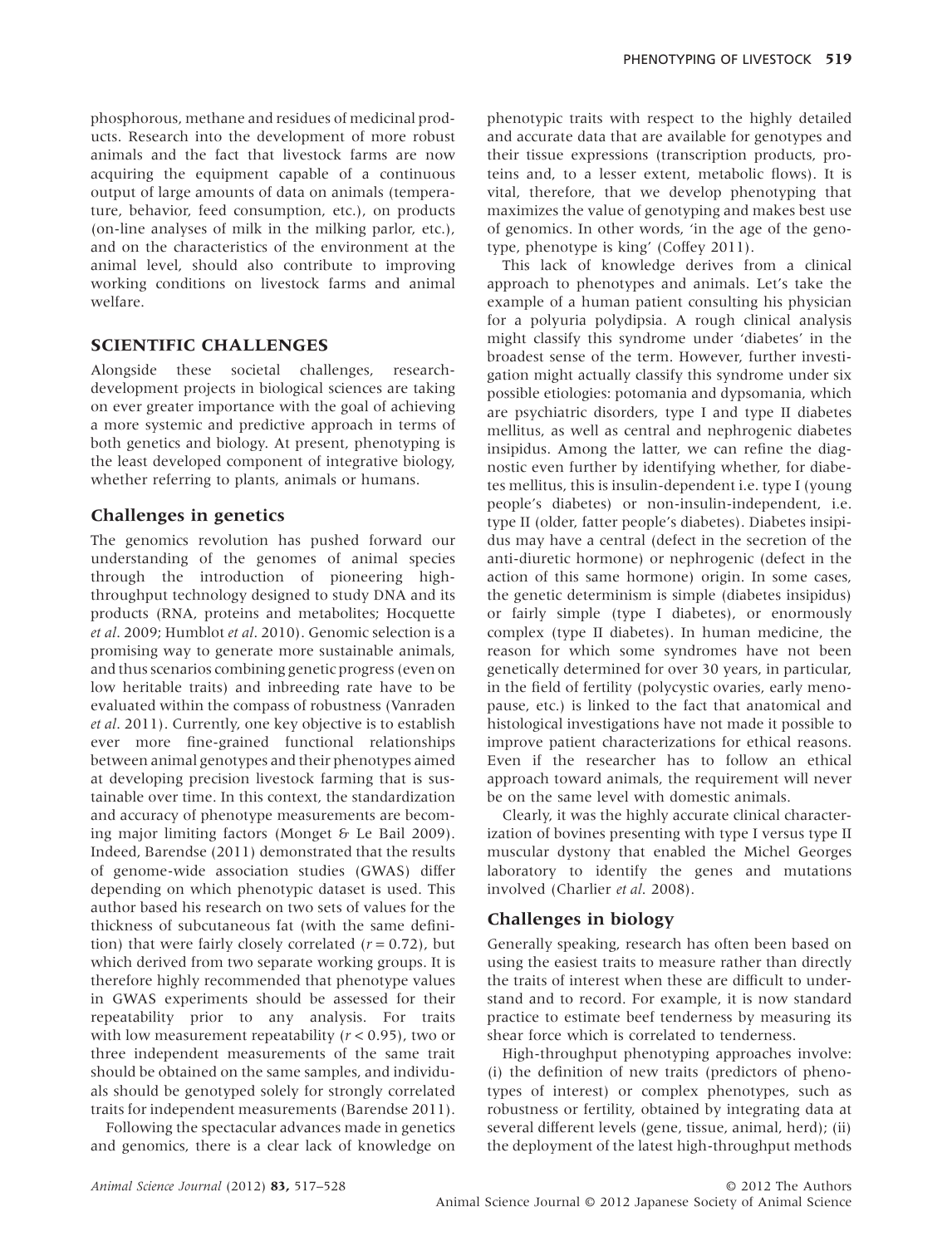and technologies in order to provide a cheaper but more accurate means of characterizing the largest possible number of animals; and (iii) the development and sharing of large databases designed to summarize data and modeling procedures.

Predictive biological approaches stand at the interface between integrative biology and modeling. Integrative biology connects research on molecules (DNA, RNA, proteins and metabolites) with research on individuals and populations (Hocquette *et al*. 2009). Modeling makes it possible to represent and better understand complex biological phenomena and the way they interrelate, and to point out the areas of lack of knowledge. It is underpinned by advances in highthroughput analysis techniques that provide significant quantities of data, especially on genes, their expression and their regulation in relation to their environment. These new approaches and mathematical models are now enabling researchers to explore how animals respond to variable environmental conditions and to develop predictive tools in fields as diverse as ecosystem control, plant growth, tracking of the spatial distribution of animal species, animal health and behavior, their metabolism and production.

# **HIGH-THROUGHPUT PHENOTYPING Definition**

High-throughput phenotyping of farm animals appears to be essential given the new societal and scientific challenges that will have to be faced to ensure sustainable animal production. It can be defined as: 'a method of determining phenotypes that can be subject to rapid, repeatable and automated measurements that generate significant volumes of data' (Hocquette *et al*. 2011a).

For example, mid-infrared spectrometry (MIR) is an alternative method that has been used routinely for a number of years already in order to measure protein and fat content in milk. This technique has been refined in order to estimate the fatty acid composition of ruminant milk, following the development of prediction equations based on MIR spectra, which provide greater insight into a product's nutritional characteristics. These estimated phenotypes are then compared to animal genotypes to gain a better understanding of the fine composition of milk and its control (http:// www.phenofinlait.fr/spip.php?rubrique11). This type of approach is often referred to as horizontal phenotyping as it corresponds to measurements that are easy to take on a large number of animals. Another way to collect large amounts of data is achieved through many 'Precision Dairy Farming' technologies, including daily milk yield recording, milk component monitoring (e.g. fat, protein and SCC), pedometers, automatic temperature recording devices, milk conductivity indicators, automatic estrus detection or calving monitors, and

daily body weight measurements, already being utilized by dairy producers (Bewley 2010).

Vertical phenotyping corresponds to the measurement of several phenotypes on an increasingly fine grain relating to a family of phenotypic traits concerning a small number of individuals but with a large amount of measurements. For example, in the beef quality domain, simultaneous measurements are taken of carcass traits (conformation, fat cover), sensorial meat quality criteria (tenderness, flavor, juiciness), fine muscle composition (type of fibre, collagen and fat content, fatty acid composition) together with the expression of the genes and proteins involved in determining beef quality (European ProSafeBeef program, FOOD-CT-2006–36241; http://www.prosafebeef.eu). More generally, the accumulation of intramuscular fat is the subject of active research in all meat-producing animals with search for molecular markers of carcass fatness, marbling, activities of enzymes involved in lipid metabolism and expression of their genes (Hocquette *et al*. 2010).

In the field of reproduction, vertical phenotyping has made it possible to study several key events relating to fertility: post-partum cyclicity, gamete quality, early embryonic development and implantation, in particular, according to livestock breeding conditions (Ponsart *et al*. 2008, 2011a,b,c; Mansouri-Attia *et al*. 2009; Thelie *et al*. 2009; Gad *et al*. 2011). Vertical phenotyping may therefore bring into play a number of complex techniques, such as ovum pick-up and embryo-related biotechnologies, including genotyping (Guyader-Joly *et al*. 2008; Humblot *et al*. 2010; LeBourhis *et al*. 2011) together with imaging, functional genomics, metabolomics, etc., aiming to better understand the crosstalk between an embryo and its maternal environment coming in a range of a space-time continuum, and thus including functions involved in pregnancy success or failure.

The third dimension of phenotyping results from the diversity of the new challenges to animal breeding as explained before. Indeed, multiple phenotypes need to be recorded in the same animals that should, at the same time, be food efficient, leave a reduced impact on the environment, deliver high-quality products, meet the criteria for satisfactory welfare, and be profitable to the breeders.

# **Methodologies to be developed**

According to the above definitions, high-throughput phenotyping clearly involves the use of equipment and methodologies that generate a large amount of data based on measurements that are often automated.

It is standard practice to distinguish between *ex vivo* methods used to determine traits following the collection of samples (these methods may occasionally be invasive or destructive), and *in vivo* measurements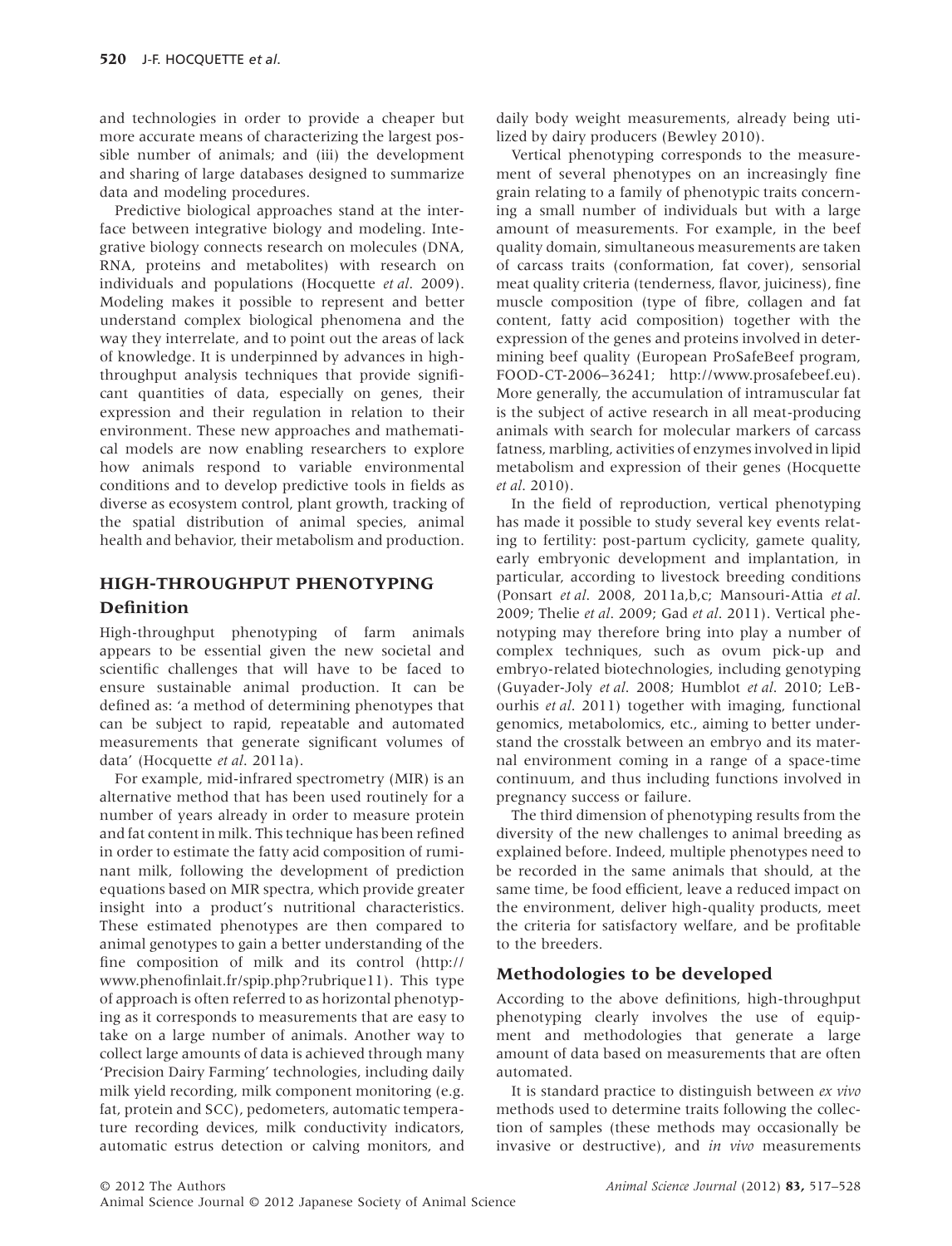(often non-invasive), the advantage of which is to enable individual longitudinal tracking of any changes in traits. Concerning sample analyses, the highthroughput issue (corresponding to the large number of analyses that can be performed within a given time) is less important as the samples are processed at a later date, meaning that the analyses can be repeated if the sample size is sufficiently large. For measurements *in vivo* or on the whole organism, the difficulty of the high-throughput approach depends on the technical limitations of the methods used and on the need to ensure that the animals are under normal living conditions, so as to avoid biasing the measurements.

Among the major methodology families enabling the use of high-throughput techniques, we can cite the many optical methods based on reflectance or transmittance measurements taken at various wavelengths (visible, IR, even UV). In the plant domain, they can be applied in the field or in a controlled environment in order, for example, to dose chlorophylls or measure surface temperatures or  $O<sub>2</sub>$  consumption (E. Dreyer  $\&$ P. Gaudin, personal communication). In the animal domain, these methods can be used to estimate feed values (Andueza *et al*. 2011), the traceability of herbivore feedstuffs based on the composition of their products and tissues (Prache *et al*. 2006), or even on the color of their meat, fatty acid composition of milks, etc.

Moreover, the design of a 'multi-sensor, modular and intelligent' system to monitor animals and their environment presents a key methodological challenge aimed at obtaining repeated, multiple information in a non-invasive manner. At present, we can imagine equipping an animal with a multi-sensor onboard system that, in addition to the ID process that is becoming standard procedure (RFID chips), would also reproduce the animal's perceptions and monitor several physiological (temperature, ruminal pH, cardiac and respiratory rate, etc.) and behavioral (travel, lameness, estrus, interactions with other animals, etc.) parameters without disturbing either the animal's behavior or welfare. Fixed-station systems can provide additional back-up through the automatic recording of other parameters, such as weight and conformation, behavioral measurements, or during milking of dairy animals. These measurements are subject to ongoing research (Frost *et al*. 1997; Bewley 2010). It should be mentioned somewhere that, although it is not impossible to do so, difficulties may arise for species of smaller format and/or living in specific environments such as water for fish. Clearly, although some tools (tags) are routinely used in fish or are under test in poultry species, most tools still have to be developed to be able to record individual data in collective rearing conditions, either commercial or experimental ones.

However, over and above the recorded signal, a multi-disciplinary field of research needs to be opened up on data processing and, more specifically, on: (i) mathematical processing of the signal (filtering, etc.); (ii) establishment of reference measurements (possibly low flow measurements) used to calibrate indirect methods; (iii) validation of the advantages of cumulating data from a diverse range of sources, in particular, those relating to an animal's biological parameters and behavior; and (iv) modeling the balance between the different components of the global phenotype (e.g. feed efficiency vs. robustness, production rate vs. product quality and welfare).

Among *ex vivo* measurements, some techniques aim to quantify biomass (in plants) and the structure of individual subjects (plant architecture, animal morphology and body composition). Some techniques use methods that involve microscopy (for cell-level studies) and imaging (subcellular structure up to the level of the whole organism). One of the bottlenecks in the process is without a doubt the automated processing of image analyses.

Analyses of biological samples (blood, urine, feces and tissue biopsies) also benefit from automated processing that is faster and cheaper, while at the same time, being more accurate, sensitive, reliable and reproducible, thus enabling inter-laboratory comparisons. Groundbreaking advances in metabolomics are also driving forward the achievement of this objective. Studies of the expression of genes and proteins have now reached a level of technical maturity that paves the way for deploying these approaches for highthroughput phenotyping.

All laboratory techniques have the potential to be upgraded in order to perform high-throughput procedures (Fig. 1). For example, histological techniques have recently evolved into 'tissue array'. By analogy with the 'DNA array' used for gene expression studies, tissue array consists in building collections of several tens to several hundreds of tissue cores from blocks of tissues stored in paraffin or frozen. After slicing these blocks into tissue arrays, it is then possible to mount microscope slides containing several tens to several hundreds of tissue slices. These can be used in several different ways, each tissue sample undergoing several tests: standard staining for morphology studies or cell counts, immunohistochemistry, *in situ* hybridation, etc. The tissue array thus forms a novel and effective high-throughput tool that can be used for post-genomics and post-proteomics studies. It is used for cancer research in particular (Radhakrishnan *et al*. 2008). Again depending on species, there are different degrees of technical developments... none in some domestic species at present.

All these methodologies will have to be validated and standardized in order to enable the comparison of data between laboratories, this aspect having taken priority given the very large amount of data generated. The performance characteristics for the analysis methods are: definition of the scope of application, specificity,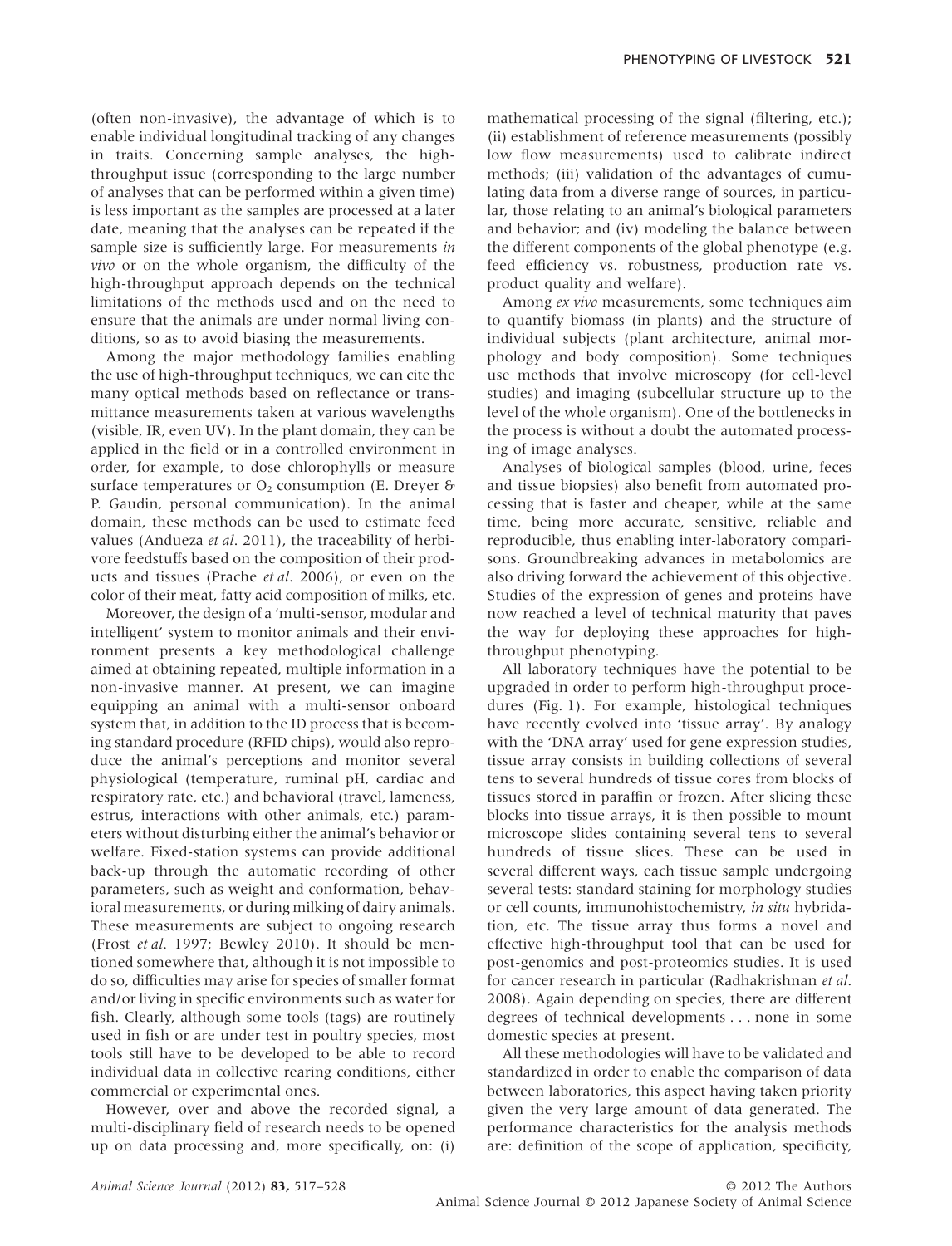

**Figure 1** Overall strategy to develop high-thoughput phenotyping.

calibration (linearity), accuracy, precision, validity range, quantification threshold, detection threshold, sensitivity, measurement uncertainty and robustness (Huber 2007 and http://www.labcompliance.com/ tutorial/methods/default.aspx).

## **THE NEED FOR STANDARDIZATION**

In this context of high-throughput phenotyping, obtaining phenotypic information that is accurate, reliable, repeatable and comparable between laboratories, countries or companies, is critical to gain a better understanding of the relationship between genes and phenotypes, and to develop precision livestock farming using robust animals. Up till now, it has been extremely difficult to combine various sources of diverse phenotypic data from databases of many different origins due to the variability in phenotyping techniques (Hocquette *et al*. 2011c) and the absence of any information on livestock breeding conditions.

## **Research examples**

To remedy these problems, various programs have been developed. For example, standard measurements to be set up at commercial farms to estimate a set of 12 criteria relating to animal well-being have been developed that take account of their relevance, repeatability and feasibility (European Welfare Quality® program) (Botreau *et al*. 2009).

Similarly, for horses, and in response to a request by sector professionals, two sets of standardized tests have been developed to provide a rapid and objective estimate of a horse's temperament and its aptitude to take

a saddle, i.e. temperament tests and the assessment of behavior and achievements (Lansade *et al*. 2010).

In the beef quality domain, the 'Meat Standard Australia' program has driven the development of a system for predicting beef quality (Watson *et al*. 2008). The MSA system derives from the constitution and exploitation of an extremely large database (over 500 000 samples), which is continuously being added to, thus ensuring an evolutive approach. It has only been possible to build such a large database by defining and standardizing the measurements taken on animals and meat. This database includes the results of consumer tasting sessions of various meats, based on a number of different cooking methods, as well as data on how the quality of the tasted products (animal, carcass, meat) is put together. This system is a genuine innovation for the meat sector (Hocquette *et al*. 2011b). Another less costly approach is to combine the results of several experiments performed to date in a single database; however, in this case, researchers are hindered by the lack of standardized analysis methods and techniques (Hocquette *et al*. 2011c).

# **A prerequisite: ontologies**

Successful research in the field of high-throughput animal phenotyping requires a common language with shared, unambiguous definitions of traits and their measurement methods (Hughes *et al*. 2008). To this end, the phenotyping program will build on the 'Animal Trait Ontology of Livestock' (ATOL) program developed in France at Inra in collaboration with the Iowa State University, which is seeking to produce an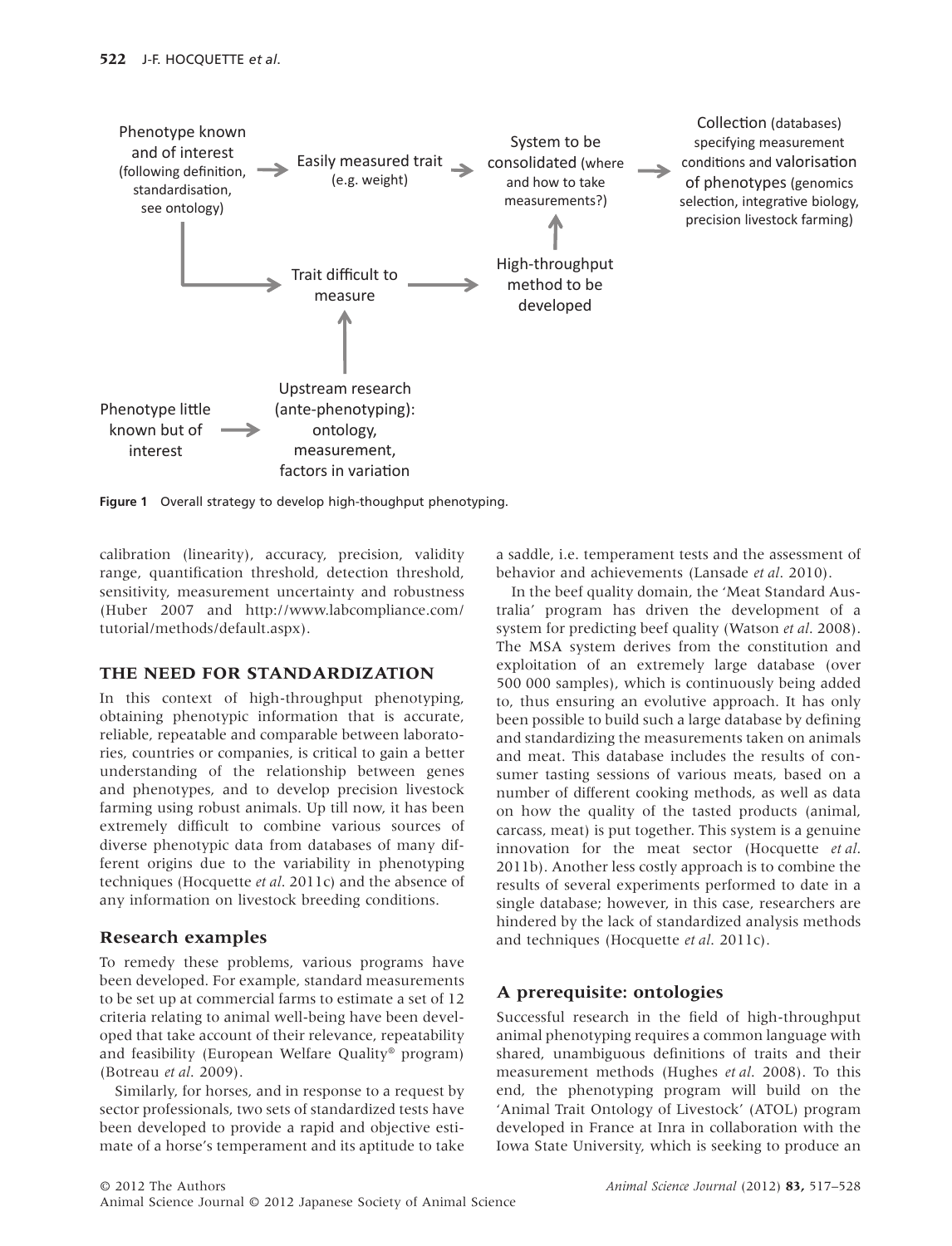accurate definition of traits of phenotypic interest (Hurtaud *et al*. 2011).

At this stage, it is important to review a few basic definitions.

- A phenotypic trait corresponds to a simple, easily measured characteristic. This may be the animal's weight, its body composition, its milk production, etc.
- This phenotypic trait is linked to a state or value that corresponds to what is actually measured and relates to a phenotype. The phenotype corresponds to the state of a trait of an organism positioned in relation to all the states of this trait found in the animal population. For example, we would say that an animal is large (its phenotype) as its size (the related trait) will be higher than average.

An ontology is a formal, structured representation of a set of objects (in this case, animal traits or measurements), and of the relationships between these objects. In an ontology, the concepts defining the relationships between these concepts are clearly defined. The concepts are organized in a structured manner (often a hierarchical structure). The meaning of a term defining an object is used unambiguously. The terms used must be machine readable (enabling automated measurements or data use).

To date, researchers involved in the ATOL program have focused their efforts on defining traits and the hierarchical structure that exists between them. ATOL covers the majority of farm vertebrates, including mammals (sheep, cattle, pork . . .), poultry (chicken, turkey . . .) and fish (trout, salmon, seabass . . .). Over 1600 traits have been defined so far concerning animal adaptation and well-being (300), nutrition (> 400), growth and meat production (200), milk production (> 400) and reproduction (300) (Hurtaud *et al*. 2011). There are also plans for a reference base for the measurement techniques used with these traits together with an ontology of livestock breeding conditions. The first aims to provide an accurate definition of the measurement protocols according to standards closely aligned with the quality assurance system, the second aims to define the environmental conditions under which the measurements are taken.

#### **Other standardization approaches**

The advent of modern genomics techniques, that generate large amounts of information with experiments that can be difficult to reproduce, has on occasion generated standard protocols that the scientific communities have been invited to adopt.

For example, MIAME (minimum information about a microarray experiment) describes the minimum amount of data that is essential to communicate on a transcriptomics experiment in order to enable both the interpretation of the experiment results with the least

possible ambiguity and to contribute to the reproducibility of the experiment (Brazma *et al*. 2001). More recently, some authors have proposed a MIAPE (minimum information about a proteomics experiment) (Taylor *et al*. 2007). This concept has been extended to include fields other than genomics with, for example, the MIBBI (minimum reporting requirements for biological and biomedical investigations) (Taylor 2007).

Similarly, the MIASE (minimum information about a simulation experiment) describes the least amount of information that needs to be communicated on the modeling approaches. The systematic application of MIASE rules should make it possible to reproduce the modeling studies and, therefore, check the results. This level of transparency is needed to provide the best possible assessment of the quality of a scientific activity. This should also make it possible to share simulation techniques, promote joint projects and use models (Waltemath *et al*. 2011).

At present, some scientific reviews have reported that raw experimental data is not sufficiently accessible. In the medical domain, the editor of *BioMed Central* encourages all authors of a published clinical trial paper to contact them to discuss the publication of their dataset in order to share it with other researchers. More specifically, the journal *BMC Research Notes* made a call to encourage researchers to take responsibility for promoting best practices in terms of standardization, along with the sharing and publication of data with the goal of predictive biology (Hrynaszkiewicz 2010).

# **TOWARD A NEW ORGANISATION Approach**

The setting up of phenotyping programs will make it necessary to prioritize which phenotypes are of the most potential benefit and are most relevant according to their endpoints (development of technical itineraries, genomic indexing, etc.) based on the profile of tomorrow's animals that will have to be efficient, robust, adaptable and productive as detailed earlier. It will also be necessary to store environmental data describing the breeding system in which animals are phenotyped. This will help to gain a sound understanding of the phenotypic differences between animals.

In the same way that the development of complex, costly and standardized techniques for sequencing, transcriptomics, proteomics or metabolomics drove the emergence of genomics platforms, highthroughput phenotyping programs also involve the building of a network of coordinated research (laboratories, experimental units) or development (professional experimental farms, animal husbandry networks) facilities with all the latest, appropriate equipment. This is why different proposals are currently under evaluation in response to different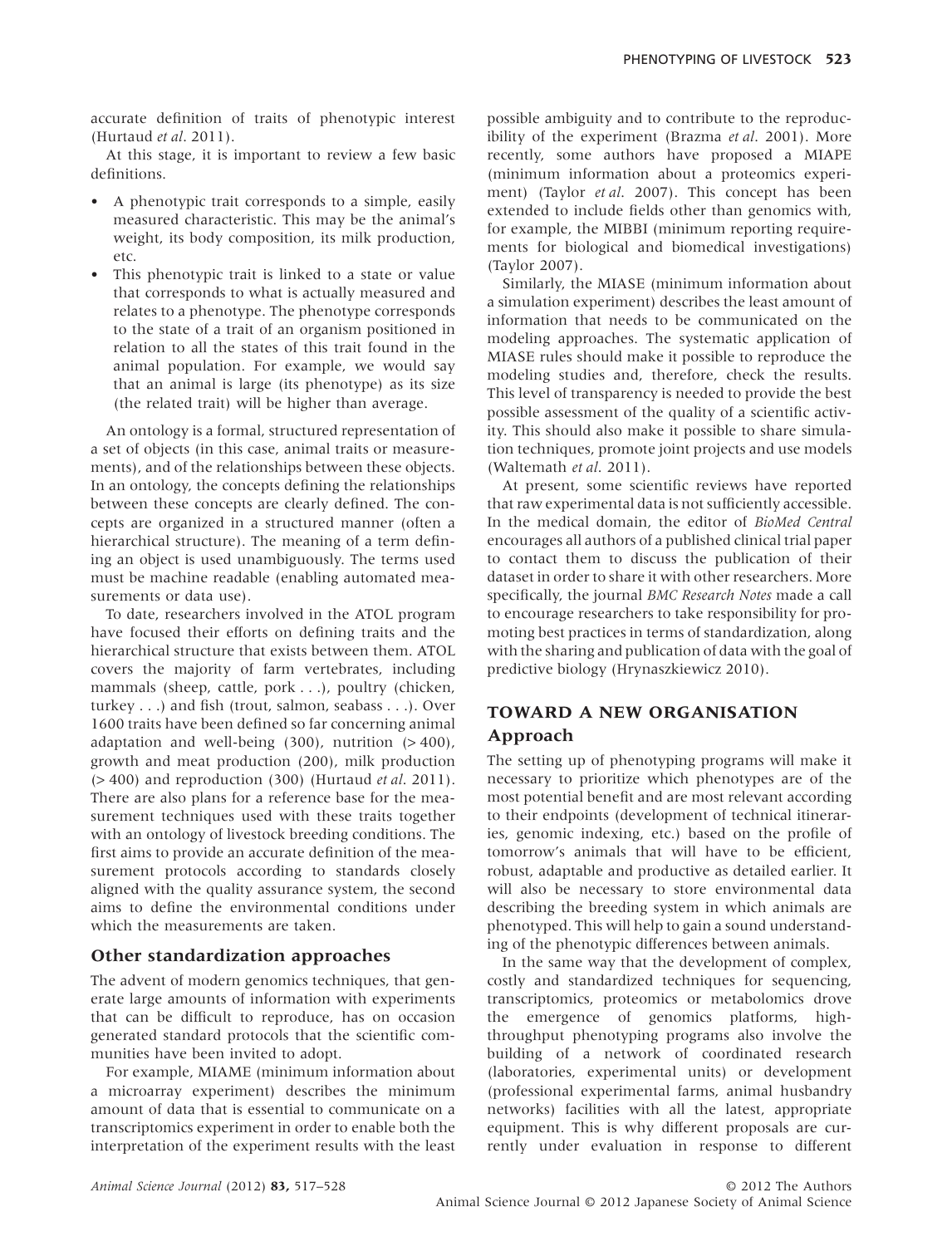national or international calls for research platforms focused on animal high-throughput phenotyping.

# **Facilities to be set up for animal production**

The collection of phenotypes requires the setting up of a network of phenotyping platforms specializing in animal production. These platforms may comprise the following.

- 1) Animal husbandry units at professional organizations or experimental units at research institutes, allows gathering animals under controlled conditions. One of the challenges facing these entities will be their ability to identify all the phenotypes of interest on the same animals in order to perform genuinely integrative biology. At present, the current pattern of dispersal of research bodies means that phenotypes of interest are measured on different animals at different locations, thus making it impossible to analyze the interaction between biological functions. Electronic devices to fully equip animals will help to record a lot of physiological and behavioral information and even basic zootechnical ones, especially for poultry species (or fish).
- 2) Equipment and skills at research laboratories, generally located at or close to these units, capable of performing the measurements on both animals and on the samples received from the various units across the network, as well as from farms or even from downstream sector chains (slaughterhouses, dairies, etc.) as part of major phenotyping projects. This equipment will have to incorporate the latest technological developments, in particular, those developed in the medical research sector (imaging, magnetic resonance, gene expression microarrays, etc.). These analytical platforms will have to base their operations on a set of specifications that meet current quality assurance standards.
- 3) Transfer and storage facilities for raw data generated by specific equipment (sensors, weighing machines, analytical robots, etc.) which will be set up at these various units. The principle behind these data transfers and storage is to focus on the rawest possible data that is as close as possible to the signal generated by the device, bypassing the interfaces that deliver ready-interpreted data, so as to preserve every opportunity for subsequent analysis of biological phenomena.
- 4) Web robot for scanning zootechnical databases that will have to be shared and will be produced by pooled systems for automatic extraction and marking of individual subjects expressing extreme phenotypes, if possible related to fellow members of the species presenting with the same pheno-

typic 'deviances' (family trait). Such a system used for technological intelligence and monitoring of pooled databases would enable the rapid identification of animals of interest (prior to their disappearance) and the collection of the biological samples required for genomics, transcriptomics, proteomics or metabolomics studies.

5) Centre for the storage of biological products (meat, milk, blood, miscellaneous tissues, etc.): this involves this network being backed up by resource centres that ensure that phenotypes are traceable and make it possible to find and reanalyze a biological sample with new technology that did not exist at the time that the sample was taken. These collections will be operated according to a specification that covers all the biological resources centres.

# **Examples of high-throughput phenotyping projects or facilities**

A number of pioneering large-scale projects have already been launched in several countries. This is the case, in particular, for the French project QUALVI-GENE. This project entitled 'Detection and validation of beef quality genes in the three main beef breeds in France' was launched in 2003 by involving research bodies and professional organizations. Its aim was to develop a powerful tool for analyzing the genetic determinism of beef qualities vital to the development of selection methods based on molecular information. It has notably enabled the creation of a phenotypic databank for over 3000 animals according to standardized protocols based on use of a system for monitoring beef traits in offspring for calves belonging to the Charolaise (33.3%), Limousine (37.4%) and Blonde d'Aquitaine (29.3%) breeds over a 3-year period (Allais *et al*. 2010, 2011). In the field of reproduction, a sample of 3500 Prim'Holstein cows was monitored during the first third of the gestation period in order to phenotype failed gestations due to early, late embryonic or fetal mortality (Ledoux *et al*. 2011; Ponsart *et al*. 2011b).

Coordinated by Inra and launched on 1 March 2011, the European project AQUAEXCEL (Aquaculture Facilities for Excellence in European Fish Research) aims to set up a new European platform of excellence for aquaculture research and experimentation. The overall objective is to facilitate innovation, sharing common tools and standardized methodologies for phenotyping, in order to develop a high-quality aquaculture production with a negligible environmental impact. AQUAEXCEL is run by a cross-disciplinary team of experts in fish nutrition, physiology, health and welfare, genetics, aquaculture instrumentation and engineering; it is underpinned by ATOL ontology. It will network the highest-performing European aquaculture research facilities (17 partners, 11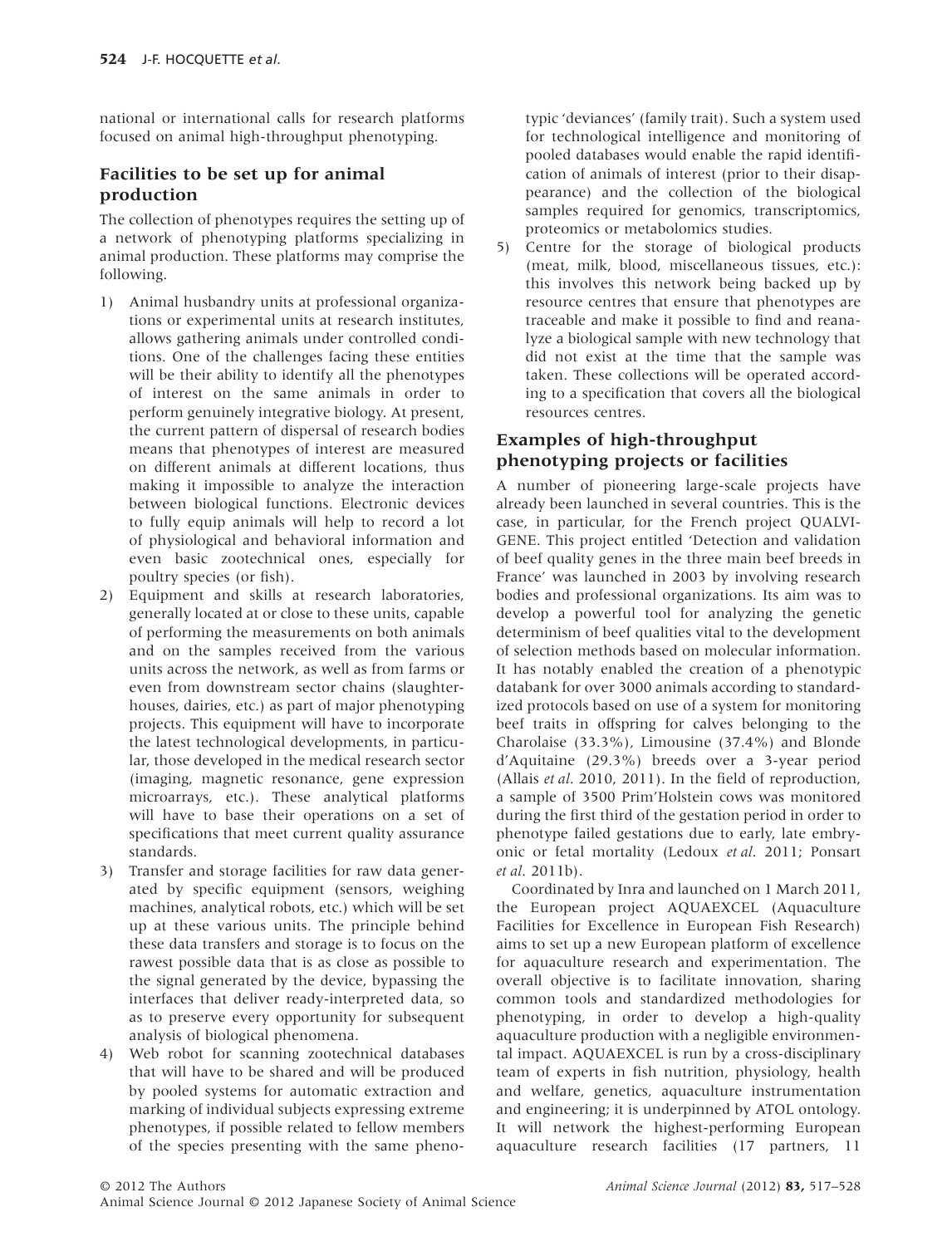countries), covering all production systems, environments, species, scientific expertise and disciplines (http://www.inra.fr/presse/lancement\_projet\_ europeen\_aquaexcel).

The PHENOFINLAIT program (http://www. phenofinlait.fr/spip.php?rubrique11, Faucon *et al*. 2010) was launched in 2008 and groups all the French actors in the dairy sector. Its aim is to characterize the fine composition of milk (fatty acids, protein fractions) in order to identify and quantify influence factors and their interactions: alimentation, genetic variability, detection of QTL and links with major genes. The expectations of this program are threefold: (i) to implement high-throughput phenotyping methods and 'phenotype' a very large ruminant population; (ii) to lay down the basis for improving the genetics of these characteristics (introduction in a genomic selection); and (iii) to propose a model designed to improve current livestock breeding guidance on the basis of routinely measured profiles of milk fatty acids (in particular). Altogether, 12 000 cows, 4000 ewes and 4000 goats representing seven different breeds, 1500 livestock farms and 26 departments have been phenotyped using milk samples taken 4–6 times per lactation. Samples of blood (genotyping) and milk (additional studies) will also be collected and stored. An important step in this work is the harmonization of milk analyzers for the determination of fatty acid composition in milk of individual animals by Fouriertransformed mid-infrared spectrometry (Ferrand *et al*. 2010; Leray *et al*. 2011).

Similar projects are also being launched in North America. One large-scale project currently underway in Canada is entitled 'Application of next generation genomic tools in Beef: Addressing the Phenomic Gap'. The aim is to collect a large amount of data (pedigree, performance, carcass characteristics, beef quality, sensorial analysis, etc.) on 2000 animals. A similar project targeting 8000 beef cattle is currently being carried out in the USA. The objective here is to gather genotypic and phenotypic data in order to improve feed efficiency and body composition, and limit greenhouse gas emissions (http://www.beefefficiency.org).

Germany launched the PHENOMICS project in May 2010. This involves a network of animal science research units that boast expertise in functional analysis of genomes, veterinary sciences, farm animal genetics, the biology of animal behavior, livestock breeding, bioinformatics and biomathematics. The network is coordinated by the Faculty of Agricultural and Environmental Sciences at Rostock University and includes 19 partners at seven German universities and two independent research institutions http://www. phaenomics.auf.uni-rostock.de/en-home.html.

Although not performed under commercial conditions at the production levels, such large-scale phenotyping programs are in fact routinely conducted by the breeding companies on poultry pure line breeds (but in individual cages). In France, companies have more than 3 million birds presently identified in their data base and over 16 million data. It is in fact also done in fish as only pure lines are being used for the production.

## **Existing facilities in other domains**

Projects run by high-throughput phenotyping platforms currently focus mainly on plant models. Such platforms are generally based on transporting hundreds of plants via conveyors to measurement units that provide irrigation and use optical measurements to monitor plant growth and physiological properties. Setting up a network of such platforms is a major European-scale challenge (see: EPSO: Workshop on Plant Phenotyping, November 2009; http://www. plantphenomics.com/phenotyping2009).

In the animal domain, phenotyping platforms have mainly been developed for animal models and are grouped in France as part of the CELPHEDIA network (Creation, Breeding, Phenotyping, Distribution and Archiving of vertebrate models) which develops innovative and standardized technological approaches aimed at speeding up the understanding of the genome and obtaining models of human diseases using animal subjects (http://www.celphedia.eu/). There are also several small to medium-sized structures that generally have a transgenesis workshop backed up by a 'rodents' animal house at research centers.

At the international level, a network of highthroughput phenotyping platforms for mutant mice are generating models of human diseases. The world organization for the production of mutant embryonic stem cells (ES cells) now makes it possible to generate series of targeted mutations in just about any kind of gene, which are inducible in time and space. The full potential of this resource is realized when the platforms that generate mutant mice are linked to phenotyping centers capable of exploring the role of each gene. To meet this challenge, several international initiatives have been organized in order to standardize functional tests. The European EUMORPHIA program (http://www.eumorphia.org) has created a database, EMPReSS, that has established 150 new operating procedures designed to cover all the major physiological functions, in addition to diseases. This family of procedures is then used in high-throughput phenotyping screens.

A phenotyping program is currently being launched as part of the 'International Mouse Phenotyping Consortium' (IMPC) in order to produce the first standardized and systematic comprehensive functional analysis of the entire set of mouse genes. The introduction of a number of experimental facilities for mice as part of the IMPC will facilitate the comparison of data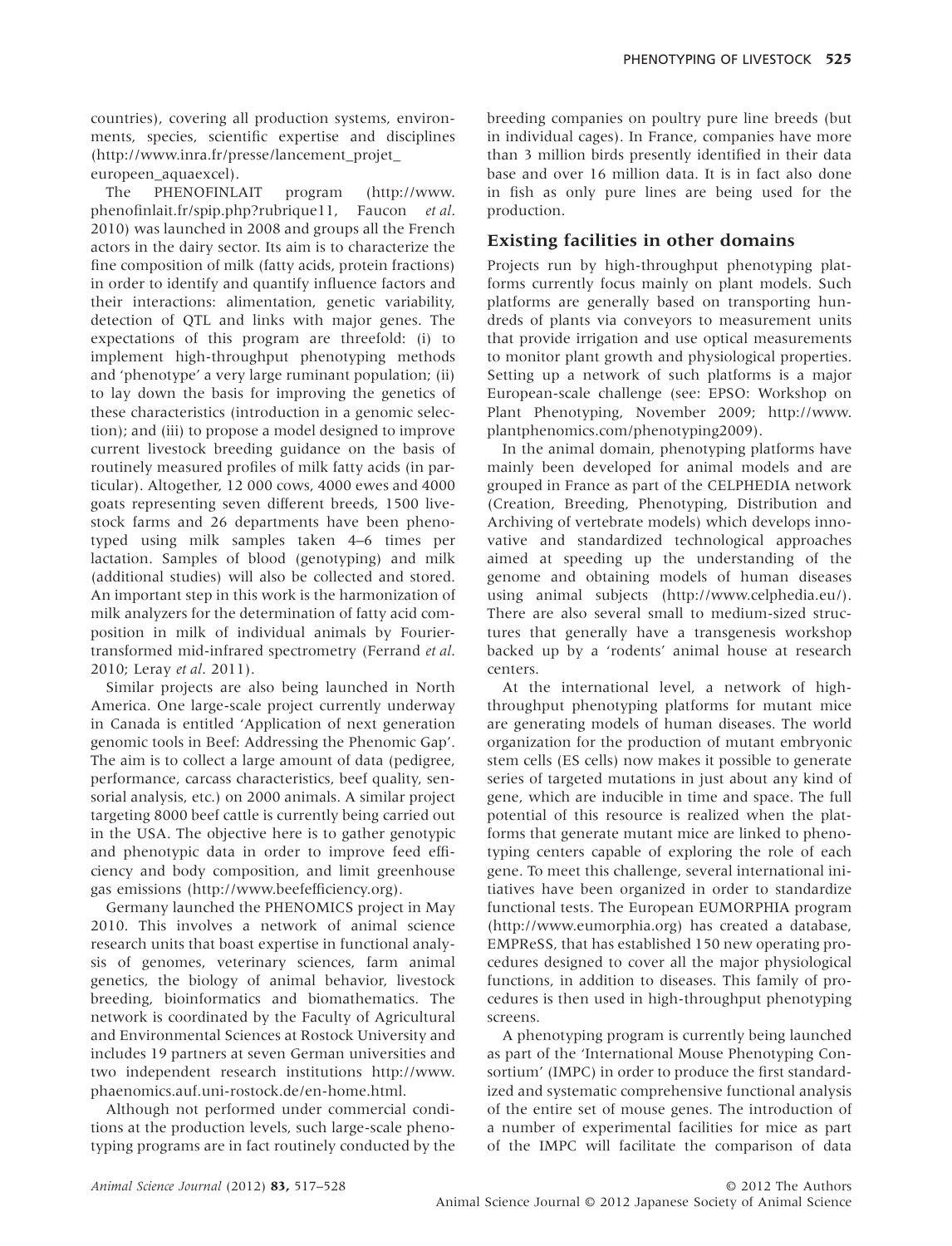between the various laboratories, with the aim of limiting experimental variability sources and research costs, while in no way diminishing their effectiveness (in fact, it may even increase it). More importantly, the use of validated protocols will also make it possible to reduce the number of animals used in research laboratories. The availability of standardized screening programs linked to powerful computing tools and structures will be instrumental in spreading a systematic and rational method for characterizing the phenotypes of individuals. The European initiative Eumodic (European program entitled 'European Mouse disease clinic', http://www.eumodic.org) fits perfectly into this domain.

These examples show that the organization of biological research is undergoing profound changes by encouraging the sharing of available experimental means and the setting up of new facilities with standardized and shared methods. While this trend is developing in the plant or medical domain, it is only just beginning in the domain of livestock breeding.

We can learn a lot by looking at other facilities that have been developed for model animals (laboratory mice) in order to develop facilities for our agronomic species. However, the genes of interest regarding our breeding animals will surely differ from those studied in mice and humans (Liao & Zhang 2008), which is why it is important that we develop our own facilities.

Accordingly, the scale of the challenges to be faced in order to generate useful, complete and standardized data for the characterization of phenotypes requires far-reaching measures. The model that is emerging is based on platforms of excellence that specialize in a given physiological function to ensure their efficacy and drive economies of scale. A networked model of integrated centers and specialist hubs would provide a way of achieving such efficiencies but would require solid project management and sufficient computing facilities to enable data pooling and use.

## **Conclusions**

While high-throughput phenotyping has developed strongly over the last few years, mainly with plants and laboratory rodents, high-throughput phenotyping of farm animals is still at the very early stages and, with just a few exceptions, does not yet have clearly identified technological facilities.

Setting up phenotyping research facilities opens up a broad spectrum of issues that range from upstream thinking about which criteria to measure, the measurement tools and methods, the modernization of experimental facilities capable of performing such measurements, etc., up to the acquisition, storage, management, sharing and analysis of the measured data.

#### **REFERENCES**

- Allais S, Journaux L, Levéziel H, Payet-Duprat N, Raynaud P, Hocquette JF, Lepetit J, Rousset S, Denoyelle C, Bernard-Capel C, Renand G. 2011. Effects of polymorphisms in the *calpastatin* and  $\mu$ -*calpain* genes on meat tenderness in three French beef breeds. *Journal of Animal Science* **89,** 1–11.
- Allais S, Leveziel H, Payet N, Hocquette JF, Lepetit J, Rousset S, Denoyelle C, Capel C, Journaux L, Bonnot A, Renand G. 2010. The two mutations Q204X and nt821 of the myostatin gene affect carcass and meat quality in heterozygous young bulls of three French beef breeds. *Journal of Animal Science* **88,** 446–454.
- Andueza D, Picard F, Jestin M, Andrieu J, Baumont R. 2011. NIRS prediction of the feed value of temperate forages: efficacy of four calibration strategies. *Animal* **5,** 1002– 1013.
- Barbat A, Le Mézec P, Ducrocq V, Mattalia S, Fritz S, Boichard D, Ponsart C, Humblot P. 2010. Female fertility in French dairy breeds: current situation and strategies for improvement. *Journal of Reproduction and Development* **56** (Suppl. S), 15–21.
- Barendse W. 2011. The effect of measurement error of phenotypes on genome wide association studies. *BMC Genomics* **12,** 232.
- Bewley J. 2010. Precision dairy farming: advanced analysis solutions for future profitability. The First North American Conference on Precision Dairy Management. March 2–5, 2010. Toronto, Canada. [cited 12 March 2012]. Available from URL: http://www.precisiondairy2010. com/proceedings/s1bewley.pdf
- Botreau R, Veissier I, Perny P. 2009. Overall assessment of cow welfare: strategy adopted in Welfare Quality. *Animal Welfare* **18** (Sp. Iss. SI), 363–370.
- Brazma A, Hingamp P, Quackenbush J, Sherlock G, Spellman P, Stoeckert C, Aach J, Ansorge W, Ball CA, Causton HC, Gaasterland T, Glenisson P, Holstege FCP, Kim IF, Markowitz V, Matese JC, Parkinson H, Robinson A, Sarkans U, Schulze-Kremer S, Stewart J, Taylor R, Vilo J, Vingron M. 2001. Minimum information about a microarray experiment (MIAME) – toward standards for microarray data. *Nature Genetics* **29,** 365–371.
- Charlier C, Coppieters W, Rollin F, Desmecht D, Agerholm JS, Cambisano N, Carta E, Dardano S, Dive M, Fasquelle C, Frennet JC, Hanset R, Hubin X, Jorgensen C, Karim L, Kent M, Harvey K, Pearce BR, Simon P, Tama N, Nie H, Vandeputte S, Lien S, Longeri M, Fredholm M, Harvey RJ, Georges M. 2008. Highly effective SNP-based association mapping and management of recessive defects in livestock. *Nature Genetics* **40,** 449–454.
- Coffey M. 2011. Phenotyping that maximizes the value of genotyping. General Assembly and annual workshop of ICAR 2011 'New technologies and new challenges for breeding and herd management'. Bourg-en-Bresse, France, June  $22^{nd}$  to  $24^{th}$ , 2011. [cited 12 March 2012]. Available from URL: http://www.icar.org/Documents/ Bourg-en-Bresse2011/Presentations/session%202%20- %2022%20pm/S2e-Mike%20COFFEY.pdf
- FABRE. 2006. Sustainable farm animal breeding and reproduction – a vision for 2025. [cited 26 January 2012]. Available from URL: http://www.euroqualityfiles.net/ vision\_pdf/vision\_fabre.pdf
- Faucon F, Barillet F, Boichard D, Brunschwig P, Duhem K, Ferrand M, Fritz S, Gastinel PL, Journaux L, Lagriffoul G,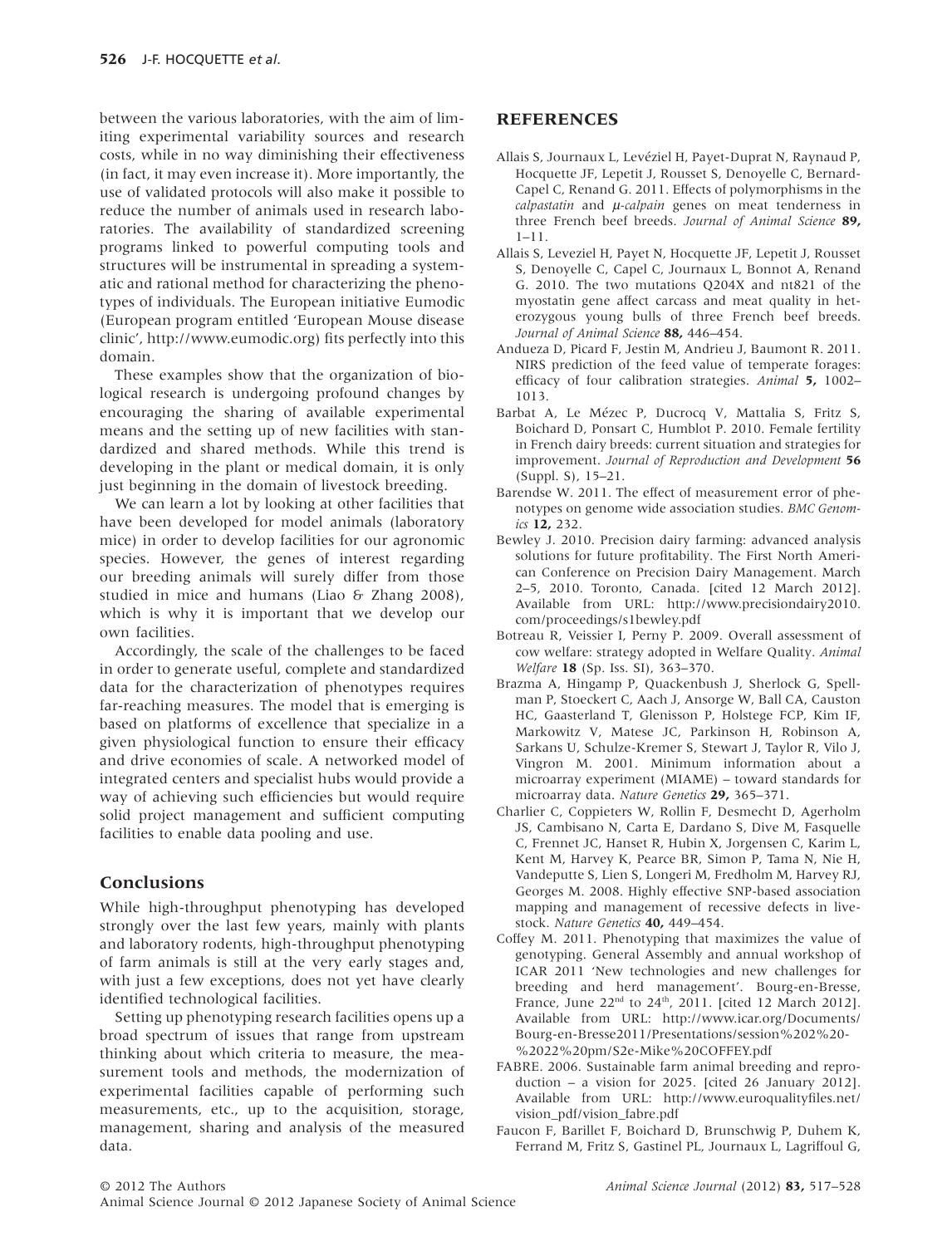Larroque H, Lecomte C, Leray O, Leverrier S, Martin P, Mattalia S, Palhière I, Peyraud JL, Brochard M. 2010. PhenoFinLait: French national program for high scale phenotyping and genotyping related to fine composition of ruminant milk. Book of Abstracts of the 61<sup>th</sup> Annual Meeting of the European Association for Animal Production, Heraklion 2010, p. 19.

- Ferrand M, Huquet B, Aurel MR, Barbey S, Barillet F, Bouvier F, Brunschwig P, Duhem K, Faucon F, Gueldry D, Larroque H, Lautier G, Leray O, Leverrier S, Palhiere I, Peyraud JL, Trommenschlager JM, Brochard M. 2010. Determination of fatty acid composition in milk of individual animals by Fourier-Transform Mid-Infrared Spectrometry. Proceeding of the ICAR  $37<sup>th</sup>$  Annual Meeting – Riga, Latvia, 31 May–4 June, 2010. [cited 12 March 2012]. Available from URL: http://www.icar.org/Documents/ technical\_series/tec\_series\_14\_Riga.pdf
- Friggens N, Sauvant D, Martin O. 2010. Towards operational definitions of robustness that rely on biology: nutrition. *Inra Productions Animales* **23,** 43–52.
- Frost AR, Schofield CP, Beaulah SA, Mottram TT, Lines JA, Wathes CM. 1997. A review of livestock monitoring and the need for integrated systems. *Computers and Electronics in Agriculture* **17,** 139–159.
- Gad A, Besenfelder U, Rings F, Ghanem N, Salilew-Wondim D, Hossain MM, Tesfaye D, Lonergan P, Becker A, Cinar U, Schellander K, Havlicek V, Hölker M. 2011. Effect of reproductive tract environment following controlled ovarian hyperstimulation treatment on embryo development and global transcriptome profile of blastocysts: implications for animal breeding and human assisted reproduction. *Human Reproduction* **26,** 1693–1707.
- Guyader-Joly C, Ponchon S, Gonzalez C, Marquant-Le Guienne B, Clément L, Dalbies-Tran R, Mermillod P, Humblot P. 2008. Identification of contrasted phenotypes in the bovine from repeated in vivo and in vitro embryo production following superovulation. *Reproduction Fertility and Development* **20,** 131.
- Herpin P. 2009. Quelles perspectives de recherche en productions animales. *Cahiers Agricultures* **18,** 5–6.
- Hocquette JF, Capel C, Barbezant M, Gastinel PL, Le Bail PY, Monget P, Peyraud JL. 2011a. Global perspectives on trait ontology and phenotyping of livestock: examples from functional genomics and modeling in beef-producing animals. General Assembly and annual workshop of ICAR 2011 'New technologies and new challenges for breeding and herd management'. Bourg-en-Bresse, France, June  $22<sup>nd</sup>$  to  $24<sup>th</sup>$ , 2011. [cited 12 March 2012]. Available from URL: http://www.icar.org/Documents/Bourg-en-Bresse 2011/Presentations/session%202%20-%2022%20pm/ S2a-F\_Hocquette.pdf
- Hocquette JF, Cassar-Malek I, Scalbert A, Guillou F. 2009. Contribution of Genomics to the understanding of physiological functions. *Journal of Physiology and Pharmacology* **60** (Suppl. 2), 5–16.
- Hocquette JF, Gondret F, Baéza E, Médale F, Jurie C, Pethick DW. 2010. Intramuscular fat content in meatproducing animals: development, genetic and nutritional control, identification of putative markers. *Animal* **4,** 303– 319.
- Hocquette JF, Legrand I, Jurie C, Pethick DW, Micol D. 2011b. Perception in France of the Australian system for the prediction of beef quality (Meat Standards Australia) with perspectives for the European beef sector. *Animal Production Science* **51,** 30–36.
- Hocquette JF, Meurice P, Brun JP, Jurie C, Denoyelle D, Bauchart D, Renand G, Nute GR, Picard B. 2011c. The challenge and limitations of combining data: a case study examining the relationship between intramuscular fat content and flavour intensity based on the BIF-BEEF database. *Animal Production Science* **51,** 975–981.
- Hrynaszkiewicz I. 2010. A call for BMC Research Notes contributions promoting best practice in data standardization, sharing and publication. *BMC Research Notes* **3,** 235.
- Huber L. 2007. *Validation and Qualification in Analytical Laboratories*, 2nd edn. Interpharm Press Inc., Buffalo Grove, IL, US.
- Hughes LM, Bao J, Hu Z-L, Honavar V, Reecy JM. 2008. Animal trait ontology: the importance and usefulness of a unified trait vocabulary for animal species. *Journal of Animal Science* **86,** 1485–1491.
- Humblot P, Le Bourhis D, Fritz S, Colleau JJ, Gonzalez C, Guyader-Joly C, Malafosse A, Heyman Y, Amigues Y, Tissier M, Ponsart C. 2010. Reproductive technologies and genomic selection in cattle. *Veterinary Medicine International* Article ID 192787. doi:10.4061/2010/192787
- Hurtaud C, Bugeon J, Dameron O, Fatet A, Hue I, Meunier-Salaün MC, Reichstadt M, Valancogne A, Vernet J, Reecy J, Park C, Le Bail PY. 2011. ATOL: a new ontology for livestock. General Assembly and annual workshop of ICAR 2011. Bourg-en-Bresse, France, 22–24 June 2011. [cited 12 March 2012]. Available from URL: http://www.icar.org/Documents/Bourg-en-Bresse2011/ Presentations/session%202%20-%2022%20pm/S2b- %20C%20Hurtaud.pdf
- Lansade L, Dubois C, Gillot A, Delfosse A, Le Bon M, Roche H, Yvon JM, Foisnel S, Rizo S, Menard C, Baumgartner M, Vidament M. 2010. 36eme journées de la recherche équine, 177–185.
- LeBourhis D, Mullaart E, Humblot P, Coppieters W, Ponsart C. 2011. Bovine embryo genotyping using a 50 k SNP chip. January 8-11, 2011, Orlando, 37<sup>th</sup> Annual Conference of the IETS, p. 197 (abstract 193).
- Ledoux D, Gatien J, Grimard B, Deloche MC, Fritz S, Lefebvre R, Humblot P, Ponsart C. 2011. Phenotyping pregnancy failure occurring within 90 days following first postpartum insemination in Holstein cattle and relationship with fertility breeding value of bull fathers. *Rencontres Recherches Ruminants* **18,** 339–342.
- Leray O, Ferrand M, Larroque H, Astruc JM, Douguet M, Brochard M, Duhem K. 2011. Harmonisation of milk analysers for fatty acid determination by FTMIR – An essential step prior to collective data use. General Assembly and annual workshop of ICAR 2011 'New technologies and new challenges for breeding and herd management'. Bourg-en-Bresse, France, June 22<sup>nd</sup> to 24<sup>th</sup>, 2011. [cited 12 March 2012]. Available from URL: http://www.icar. org/Documents/Bourg-en-Bresse2011/Presentations/ session%204%20-%2023%20am/2%20Olivier%20 Leray.pdf; http://www.phenofinlait.fr/spip.php?article65
- Liao B-Y, Zhang J. 2008. Null mutations in human and mouse orthologs frequently result in different phenotypes. *Proceedings of the National Academy of Sciences of the United States of America* **105,** 6987–6992.
- Mansouri-Attia N, Aubert J, Reinaud P, Giraud-Delville C, Taghouti G, Galio L, Everts RE, Degrelle S, Richard C, Hue I, Yang X, Tian XC, Lewin HA, Renard JP, Sandra O. 2009. Gene expression profiles of bovine caruncular and intercaruncular endometrium at implantation. *Physiological Genomics* **39,** 14–27.